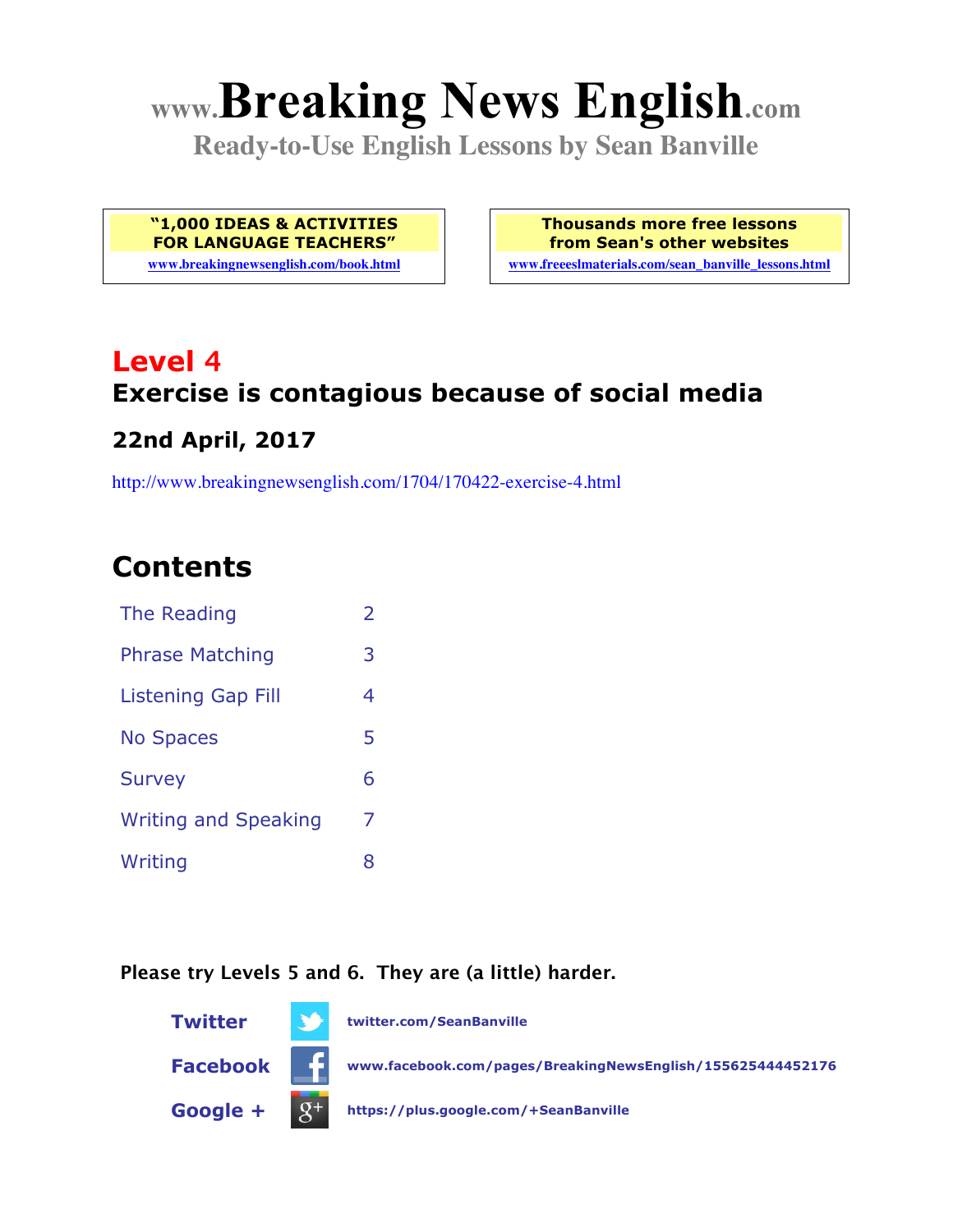### **THE READING**

From http://www.breakingnewsenglish.com/1704/170422-exercise-4.html

A study says social media makes exercise 'contagious'. Researchers found that people who put details of their exercise on social media motivate other people to exercise more. Researchers tracked 1.1 million runners over a five-year period. They looked at the runners' social network use, distance, time, speed and calories burned. They concluded that sharing exercise data on social media inspires others to exercise more, harder and more competitively.

The study has reports of how reading about a friend's exercise can be inspiring. It said an extra kilometre run by friends can inspire someone to run three-tenths of a kilometre farther, and an extra ten minutes run by friends can inspire someone to run three minutes longer. Social media improved slower, less in shape runners, and those who were showing signs of overtaking a friend. If you run more, it is likely that you can make friends run more.

Sources: http://www.**netdoctor.co.uk**/healthy-living/fitness/news/a28041/is-running-contagious/ http://www.**health.com**/fitness/running-socially-contagious https://www.**nytimes.com**/2017/04/19/well/move/running-may-be-socially-contagious.html?\_r=0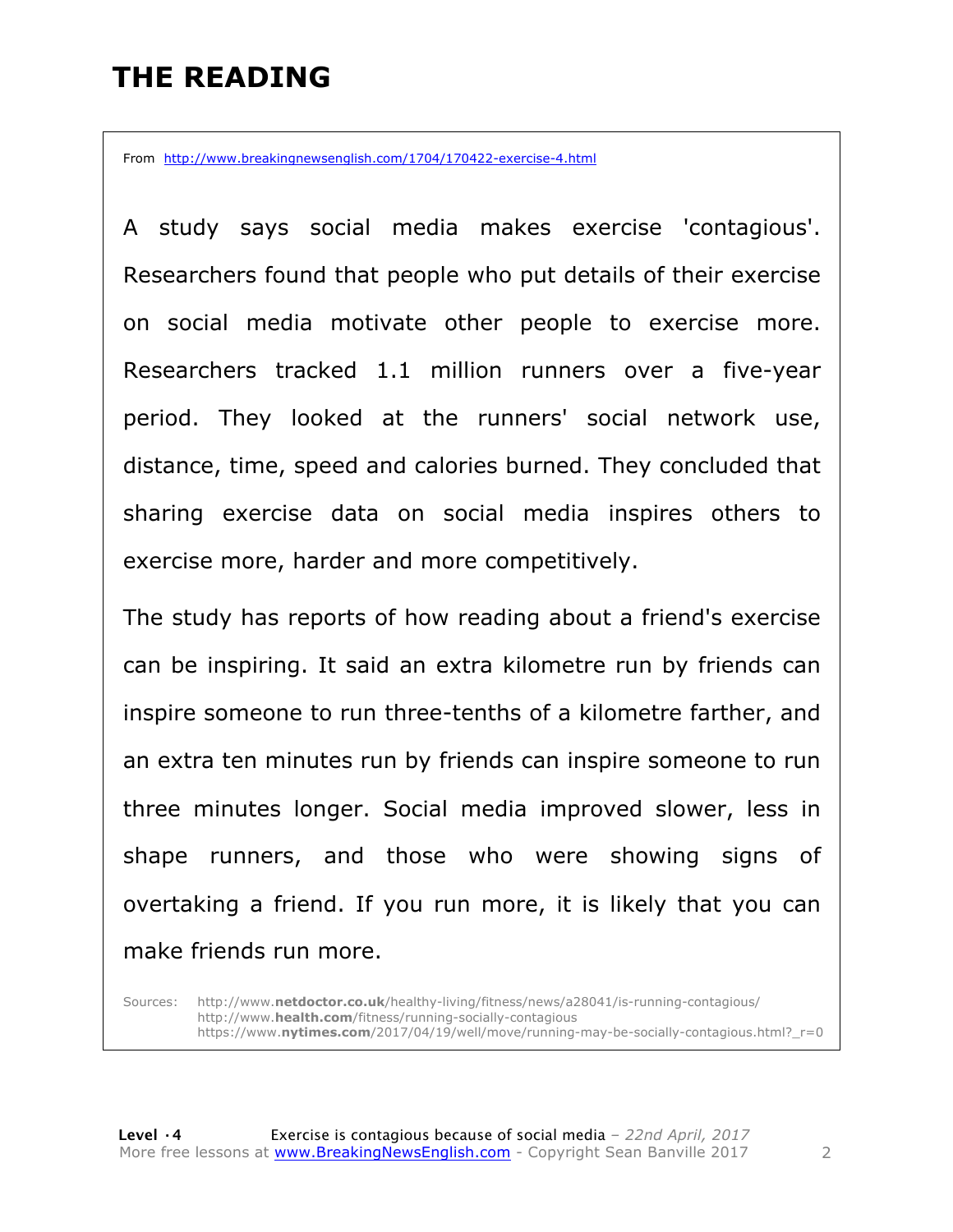## **PHRASE MATCHING**

From http://www.breakingnewsenglish.com/1704/170422-exercise-4.html

### **PARAGRAPH ONE:**

- 1. social media makes exercise
- 2. put details of their exercise
- 3. motivate other people
- 4. Researchers tracked
- 5. over a five-
- 6. They looked at the runners' social
- 7. calories
- 8. more

#### **PARAGRAPH TWO:**

- 1. reading about a friend's exercise
- 2. an extra
- 3. run three-
- 4. inspire
- 5. run three minutes
- 6. less in
- 7. showing signs of
- 8. you can make
- a. year period
- b. to exercise more
- c. burned
- d. competitively
- e. network use
- f. on social media
- g. 1.1 million runners
- h. 'contagious'

- a. longer
- b. overtaking a friend
- c. friends run more
- d. tenths of a kilometre
- e. kilometre
- f. can be inspiring
- g. someone
- h. shape runners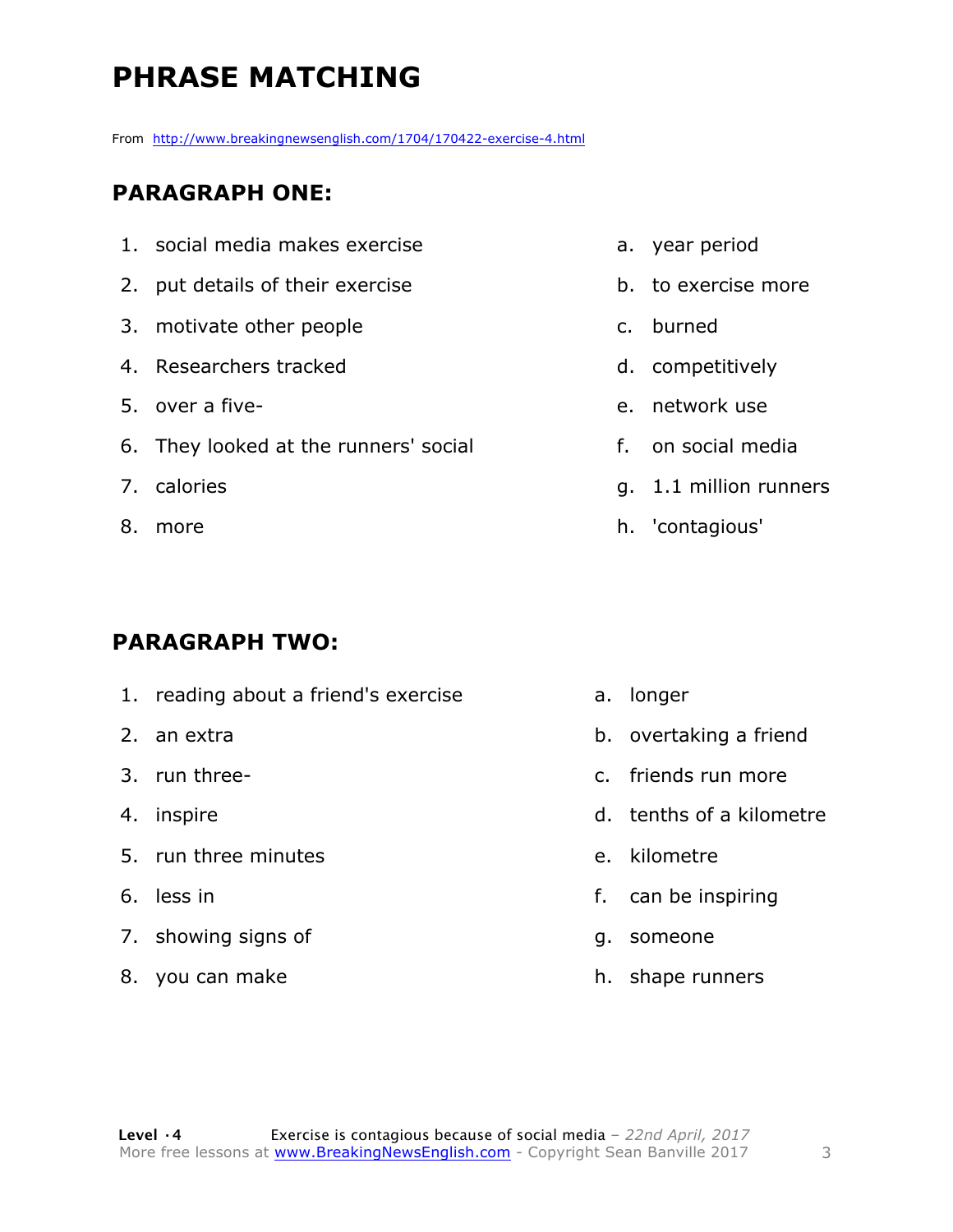### **LISTEN AND FILL IN THE GAPS**

From http://www.breakingnewsenglish.com/1704/170422-exercise-4.html

| A study says social (1) ______________________ 'contagious'. Researchers           |  |  |  |
|------------------------------------------------------------------------------------|--|--|--|
| found that people who put (2) __________________________ exercise on social        |  |  |  |
| media motivate other people (3) _______________________. Researchers               |  |  |  |
| tracked 1.1 million (4) ____________________________ five-year period. They looked |  |  |  |
| at the runners' social (5) ______________________, distance, time, speed and       |  |  |  |
| calories burned. They concluded that sharing exercise data on social media         |  |  |  |
| inspires others to exercise more, harder and (6) _______________________.          |  |  |  |
| The study has (7) ________________________ reading about a friend's exercise       |  |  |  |
| can be inspiring. It (8) __________________________ kilometre run by friends can   |  |  |  |
| inspire someone to run three-tenths of a kilometre farther,                        |  |  |  |
| (9) _______________________ minutes run by friends can inspire someone to          |  |  |  |
| run three minutes longer. Social media improved slower,                            |  |  |  |
|                                                                                    |  |  |  |
| (11) _________________________ overtaking a friend. If you run more,               |  |  |  |
|                                                                                    |  |  |  |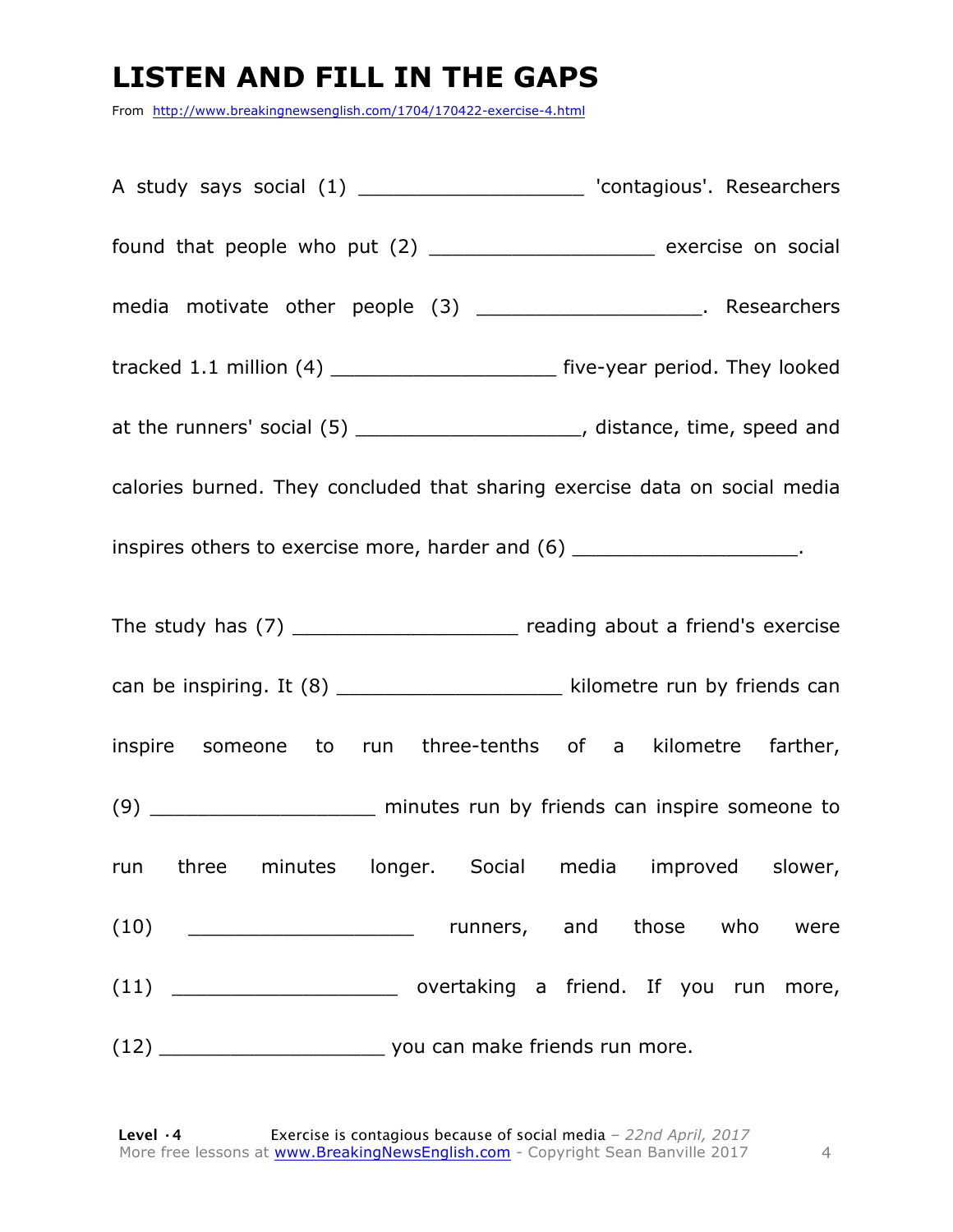## **PUT A SLASH ( / )WHERE THE SPACES ARE**

From http://www.breakingnewsenglish.com/1704/170422-exercise-4.html

Astudysayssocialmediamakesexercise'contagious'.Researchersfou ndthatpeoplewhoputdetailsoftheirexerciseonsocialmediamotivateo therpeopletoexercisemore.Researcherstracked1.1millionrunnersov erafive-yearperiod.Theylookedattherunners'socialnetworkuse,dis tance,time,speedandcaloriesburned.Theyconcludedthatsharingexe rcisedataonsocialmediainspiresotherstoexercisemore,harderandm orecompetitively.Thestudyhasreportsofhowreadingaboutafriend'se xercisecanbeinspiring.Itsaidanextrakilometrerunbyfriendscaninspir esomeonetorunthree-tenthsofakilometrefarther,andanextratenmin utesrunbyfriendscaninspiresomeonetorunthreeminuteslonger.Soci almediaimprovedslower,lessinshaperunners,andthosewhoweresho wingsignsofovertakingafriend.Ifyourunmore,itislikelythatyoucanm akefriendsrunmore.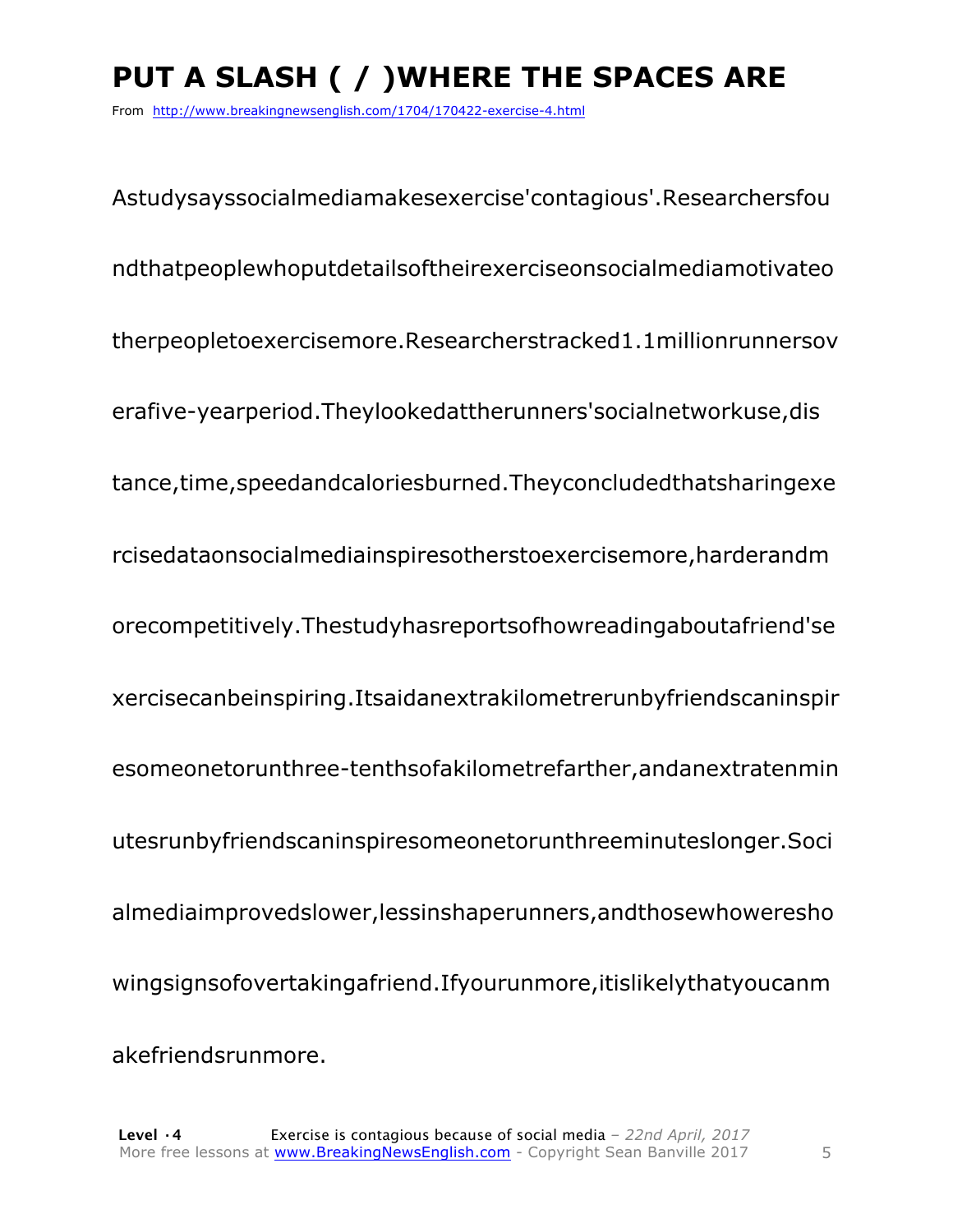### **EXERCISE SURVEY**

From http://www.breakingnewsenglish.com/1704/170422-exercise-4.html

Write five GOOD questions about exercise in the table. Do this in pairs. Each student must write the questions on his / her own paper.

When you have finished, interview other students. Write down their answers.

|      | STUDENT 1 | STUDENT 2 | STUDENT 3 |
|------|-----------|-----------|-----------|
| Q.1. |           |           |           |
| Q.2. |           |           |           |
| Q.3. |           |           |           |
| Q.4. |           |           |           |
| Q.5. |           |           |           |

- Now return to your original partner and share and talk about what you found out. Change partners often.
- Make mini-presentations to other groups on your findings.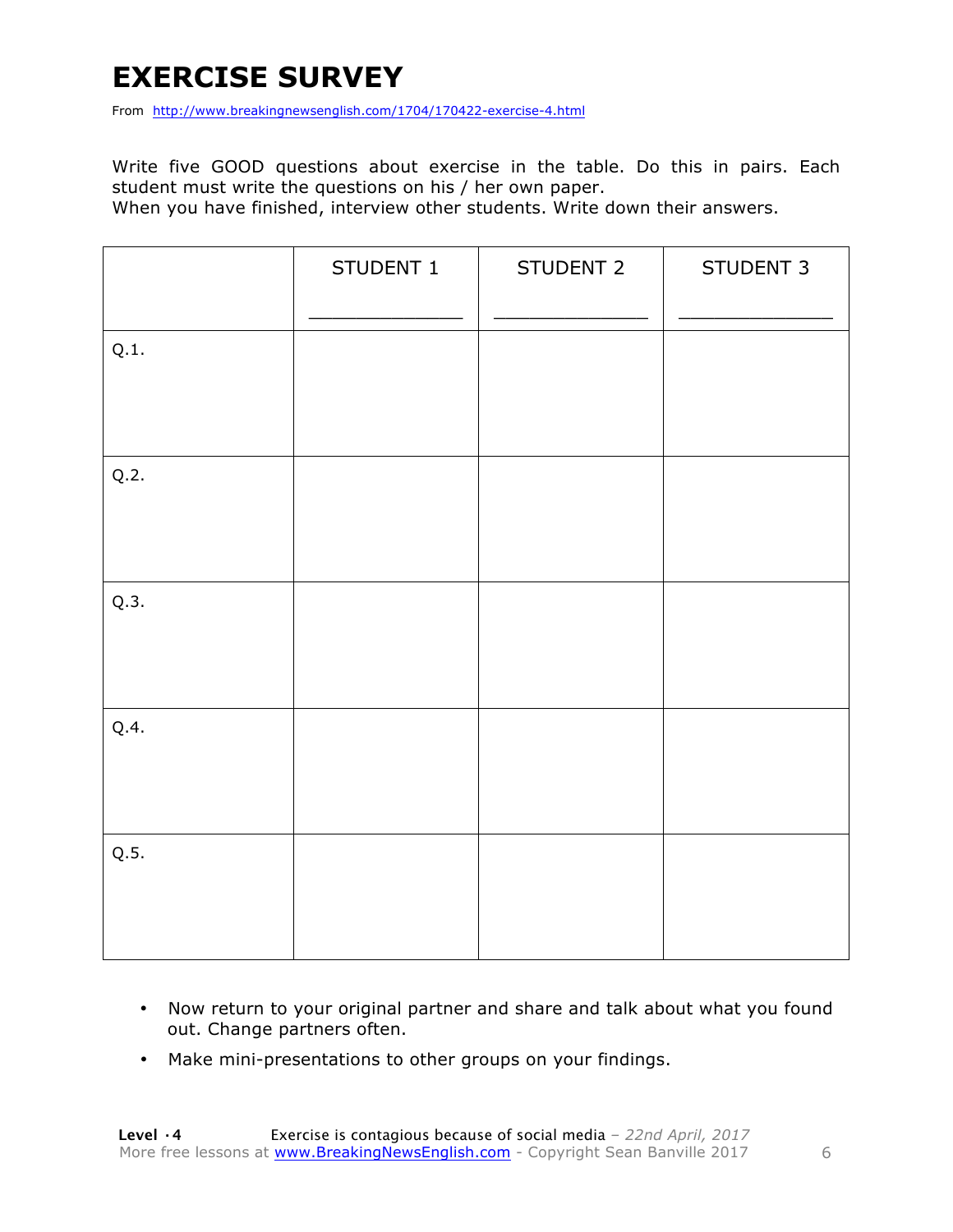### **WRITE QUESTIONS & ASK YOUR PARTNER(S)**

Student A: Do not show these to your speaking partner(s).

| a) |  |  |
|----|--|--|
| b) |  |  |
| c) |  |  |
| d) |  |  |
| e) |  |  |
| f) |  |  |
|    |  |  |

*Exercise is contagious because of social media – 22nd April, 2017* More free lessons at www.BreakingNewsEnglish.com

### **WRITE QUESTIONS & ASK YOUR PARTNER(S)**

-----------------------------------------------------------------------------

Student B: Do not show these to your speaking partner(s).

| a) |  |  |
|----|--|--|
| b) |  |  |
| c) |  |  |
| d) |  |  |
| e) |  |  |
| f) |  |  |
|    |  |  |